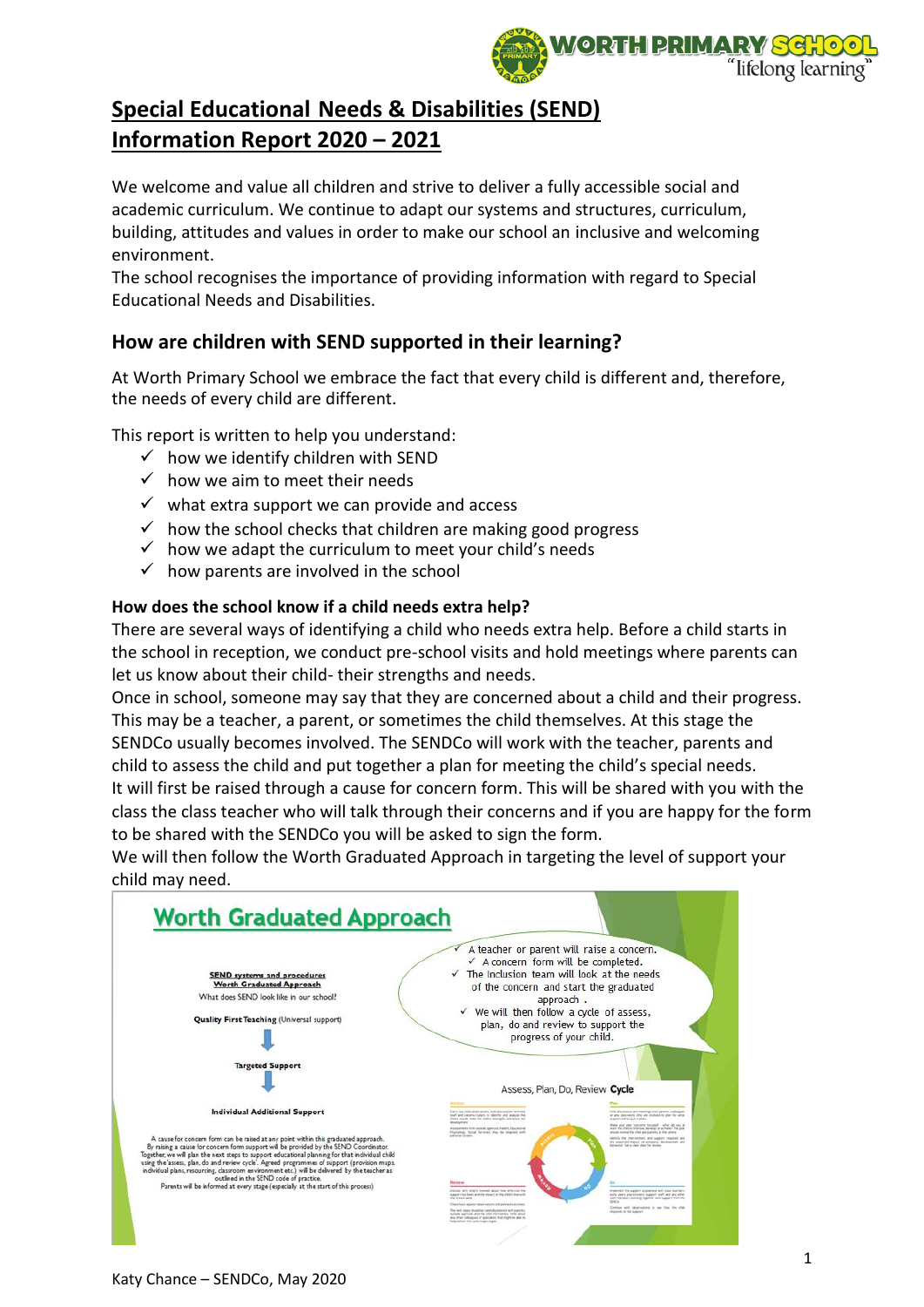

#### **What is a SENDCo?**

A SENDCo is a special Educational Needs and Disability Co-ordinator. The SENDco is a specially trained teacher. Their main jobs are to identify children's special needs and help organise support for them. They also work with parents, teachers and other professionals who may be involved.

**Mrs Katy Chance is the SENDCo at Worth Primary School. This is part of her role as Head of School. You can contact her through the school office 01304 612148 or directly by email: [kchance@worth.kent.gov.uk](mailto:kchance@worth.kent.gov.uk)**

#### Definition of SEN

A child or young person has Special Educational Needs if they have a learning difficulty or disability which calls for special educational provision to be made for him or her. A child of compulsory school age or a young person has a learning difficulty if he or she:

- (a) Has a significantly greater difficulty in learning than the majority of others of the same age; or
- (b) Has a disability which prevents of hinders him or her from making use of facilities of a kind generally provide for others of the same age in mainstream schools or mainstream post-16 institutions. SEN Code of Practice

Definition of disability

Many children and young people who have SEN may also have a disability under the Equality Act 2010 that is … a physical or mental impairment which has a long-term and substantial adverse effect on their ability to carry out normal day-to-day activities'. This definition provides a relatively low threshold and includes more children than many realise 'long-term' is defined as 'a year or more' and 'substantial' is defined as 'more than minor or trivial' SEN Code of Practice.

### Safeguarding of children with medical needs, SEN and disabilities

In accordance with Worth Primary School's Safeguarding policies we acknowledge that the warning signs and symptoms of child abuse and neglect can vary from child to child. Disabled children may be especially vulnerable to abuse, including an impaired capacity to resist or avoid abuse. They may have speech, language and communication needs which may make it difficult to tell others what is happening.

Additional measures may need to be considered when safeguarding these children. Designated Safeguarding Leads and staff need to be aware that they do not make assumptions that indicators of possible abuse such as behaviour, mood and injury relate to the child's disability without further exploration; that children outwardly showing signs; and that communication barriers can affect their ability to communicate abuse.

Where appropriate the DSL should liaise with the Special Educational Needs Coordinator to ensure that these children are monitored appropriate as part of their review of medical needs and support. All training should make it clear to staff the range of types of abuse and be aware of procedures and the likelihood of a child suffering abuse.

#### Information about the policy for identification and assessment of children with SEN

Within the school academic year we monitor the progress of all children 3 times a year informally and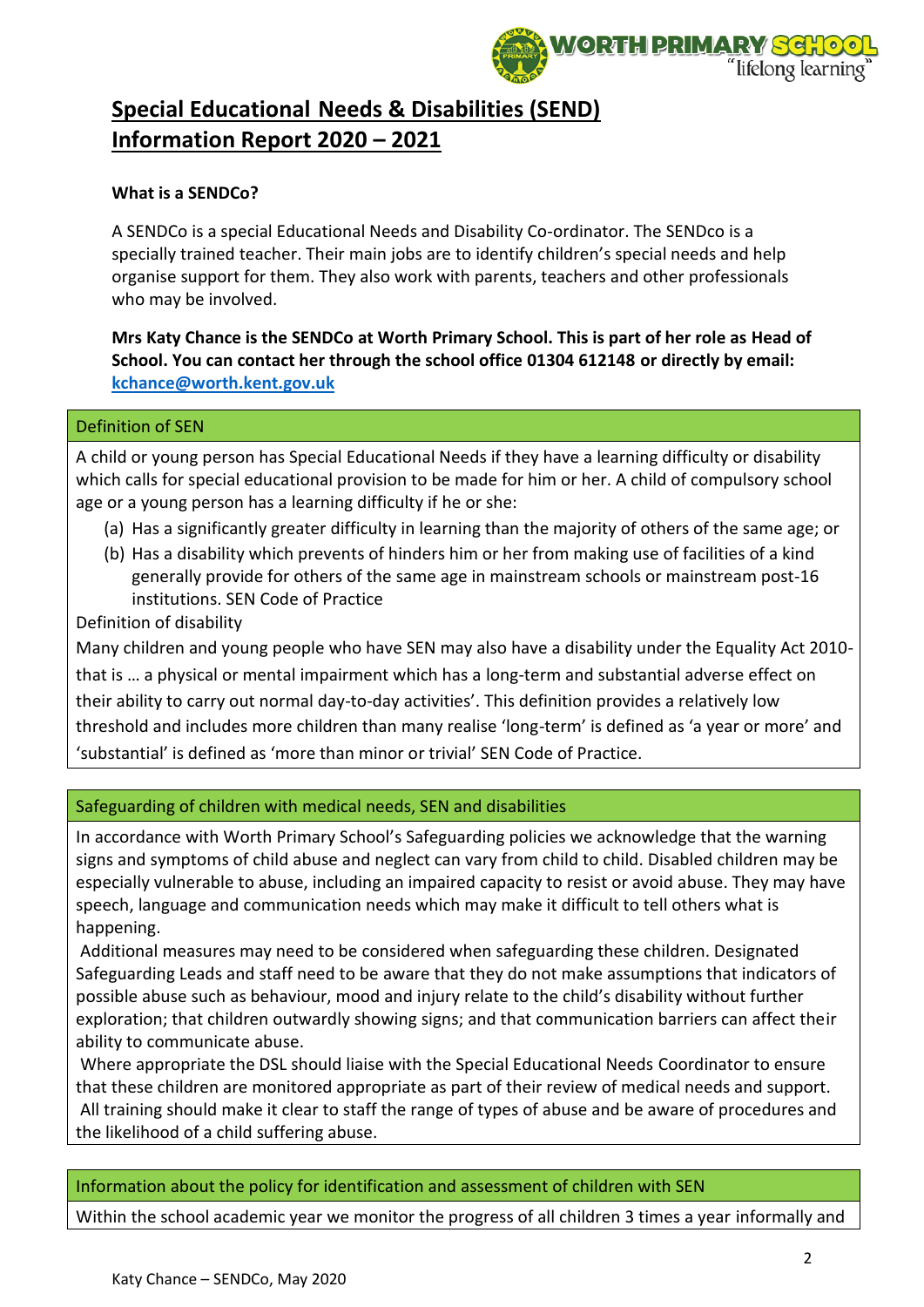

3 times a year to review their academic progress. This is a formal process involving key staff including the class teacher, senior leadership and Special Educational Needs Coordinator during pupil progress meetings.

Where progress is not sufficient, even if special educational needs have not been identified, we will raise a cause for concern form and follow the Worth Graduated Approach.

### **This will start with Quality First Teaching:**

**Quality First Teaching** (QFT) means high quality inclusive teaching together with our continuous whole school processes for assessing, planning, implementing, tracking, monitoring and reviewing your child's progress.

- ✓ The **teacher** has the **highest possible expectations** for your child and all pupils in their class.
- $\checkmark$  All teaching builds on what your child already knows, can do and understand.
- ✓ Lessons are appropriately **differentiated**, which means different ways of teaching are in place so that your child can access the lesson and is fully involved in their learning.
- ✓ Some examples of differentiation are: **additional resources to support their learning**, opportunities for **paired work** or **small group work**, **different ways of presenting their work** (use of an i-pad/laptop/adult scribe).
- ✓ Specific **strategies** (suggested by the SENCo) to support your child to learn.
- ✓ On-going **assessment within the day-to-day framework of the classroom** of your **child's progress** to identify any gap or gaps in their understanding/learning



## **Targeted Support in class and out of class:**

Examples of targeted support are booster groups for phonics, mathematics, writing, spelling, Fizzy and Clever Hands, speech and language programmes. Some children may continue to make inadequate progress, despite high-quality teaching targeted at their areas of need. For these children, and in consultation with parents, we will use a range of assessment tools to determine the cause of the learning difficulty. At Worth Primary School we are experienced in using the following assessment tools: Speech link, Language Link, Dyslexia screening, Boxall Profile, Reading Assessment, Behaviour checklist, ASD checklist and ADHD checklist.

At this point we will have identified that the child has shown indicators of having a special educational need, as the school is making special educational provision which is additional. At this stage the child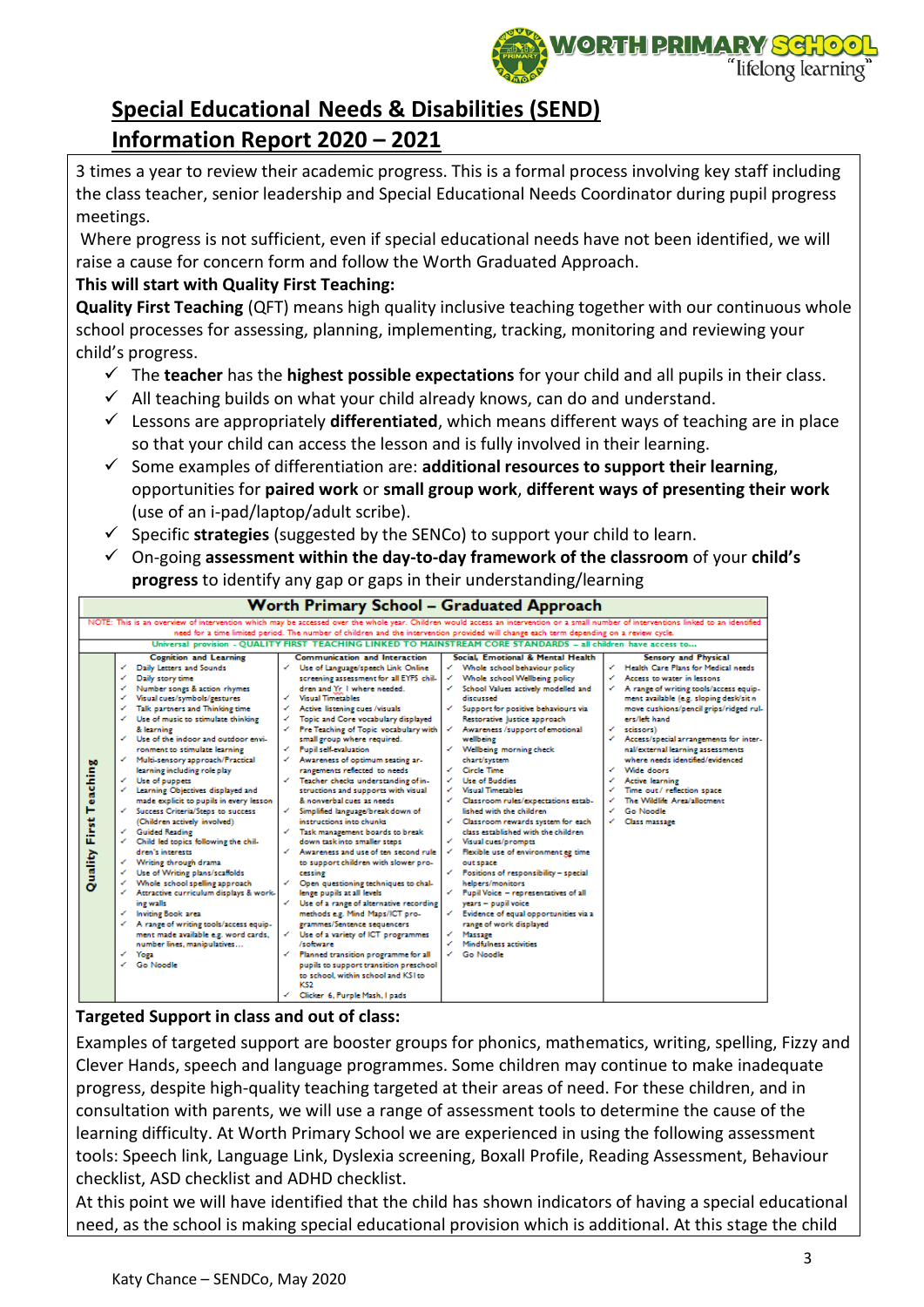

| Delivered by Class Teacher / Teaching Assistant / Support Staff                                                                                                                                                                                                                                                                                                                                                                                                                                                                                                                                                                                                                                                                                                                                                                                                                                                                                                                                                                                                                                                                                                                                                                                                                                                                                                                                                                              |
|----------------------------------------------------------------------------------------------------------------------------------------------------------------------------------------------------------------------------------------------------------------------------------------------------------------------------------------------------------------------------------------------------------------------------------------------------------------------------------------------------------------------------------------------------------------------------------------------------------------------------------------------------------------------------------------------------------------------------------------------------------------------------------------------------------------------------------------------------------------------------------------------------------------------------------------------------------------------------------------------------------------------------------------------------------------------------------------------------------------------------------------------------------------------------------------------------------------------------------------------------------------------------------------------------------------------------------------------------------------------------------------------------------------------------------------------|
| Identified on agreed class provision map (supported by the Inclusion Team)                                                                                                                                                                                                                                                                                                                                                                                                                                                                                                                                                                                                                                                                                                                                                                                                                                                                                                                                                                                                                                                                                                                                                                                                                                                                                                                                                                   |
| Examples:<br>Language Link /Language for learning Intervention groups delivered by school staff.<br>$\angle$ Speech link intervention (articulation)<br>$\angle$ Time to Talk Communication small groups<br>← Additional Letters & Sounds/Phonics support small group<br>$\angle$ Individual Reading for identified children<br>Toe by Toe - structured Phonic multi-sensory programme<br>√ HFW/CEW - Precision teaching Intervention<br>Additional Maths support individual /group little& often (precision approach)<br>← Clever Fingers/ Handwriting<br>← Sensory Circuits<br>Fizzy - In year group small group Motor skills intervention<br>← Social /Communication Skills intervention group<br>$\angle$ Access to FLO<br>← Nurture Groups<br>$\angle$ Access to FLO<br><b>Boxall profile activities</b><br>Mindfulness tasks<br>$\angle$ Pre-teaching of topic vocab - small group<br>$\angle$ Lego therapy/talk for drawing<br>$\checkmark$ Thinking skills group<br>$\angle$ ELSA<br>• Review termly with Teacher and Inclusion team<br>Monitoring of targeted support by Inclusion team, 3 times a year (to include a learning walk)<br>Key actions identified (In school review as a possible next step if targeted support has no impact)<br>• Case studies to be collated to support Higher Needs Funding<br>. Individual costed plan (if targeted support is additional of SEND school funding) to support Higher Needs Funding |

#### **Individual support:**

We have access to external advisors for children who meet the criteria, such as LIFT and the Educational Psychology Service. The purpose of this more detailed assessment is to understand what additional resources and different approaches are required to enable the child to make better progress. These will be shared with parents, put into a SEND provision plan and reviewed regularly, and revised if necessary.

|                   | Delivered by Class Teacher / Support Staff/ External Agencies                                                                               |
|-------------------|---------------------------------------------------------------------------------------------------------------------------------------------|
|                   | Outside Agencies possibly involved:                                                                                                         |
|                   | ← SALT - (In school Language programmes/Specialist Assessment                                                                               |
|                   | $\angle$ SALT - (Articulation referrals - In clinic SALT)                                                                                   |
|                   | √ O.T /Physio– OT referrals following implementation of Fizzy Intervention and/or Clever Fingers /Sensory Circuits Educational Psychologist |
|                   | ← Specialist Teaching Service accessed following LIFT                                                                                       |
|                   | Early Years and P&S Consultant Paediatrician                                                                                                |
|                   | √ Special School Outreach Teacher                                                                                                           |
|                   | $\angle$ Transition from Pre-school                                                                                                         |
|                   | Transition to secondary school                                                                                                              |
|                   | Early bird Plus Programme (Early Years ASD support)                                                                                         |
|                   | $\angle$ EAL support                                                                                                                        |
|                   | Other Agencies that might be involved                                                                                                       |
|                   | Early Intervention Help (Previously known as CAF - Common Assessment Framework)                                                             |
|                   | $\angle$ Social Services                                                                                                                    |
|                   | ∠ Education Welfare Officer                                                                                                                 |
|                   | $\angle$ Children's services $-$ Snapdragons                                                                                                |
|                   | √ Kent Local Offer Team                                                                                                                     |
| ndividual Support |                                                                                                                                             |
|                   | <b>LIFT</b>                                                                                                                                 |
|                   | For High Level Needs Top-Up Funding pupils:                                                                                                 |
|                   | Individual Learning Plan/Passport documenting barriers to learning/supporting strategies/personalised programmes/external agency involve-   |
|                   | ment                                                                                                                                        |
|                   | Probable External agency involvement                                                                                                        |
|                   | For EHC Plans:                                                                                                                              |
|                   | $\checkmark$ Individual Provision Plan with outcomes reviewed at least                                                                      |
|                   | $\angle$ 3 x per year                                                                                                                       |

**Policy for making provision for pupils with special educational needs whether or not they have EHC Plans, including how the school evaluates the effectiveness of its provision for such pupils**

Each review of the SEN support plan will be informed by the views of the pupil, parents and class teachers and the assessment information from teachers which will show whether adequate progress is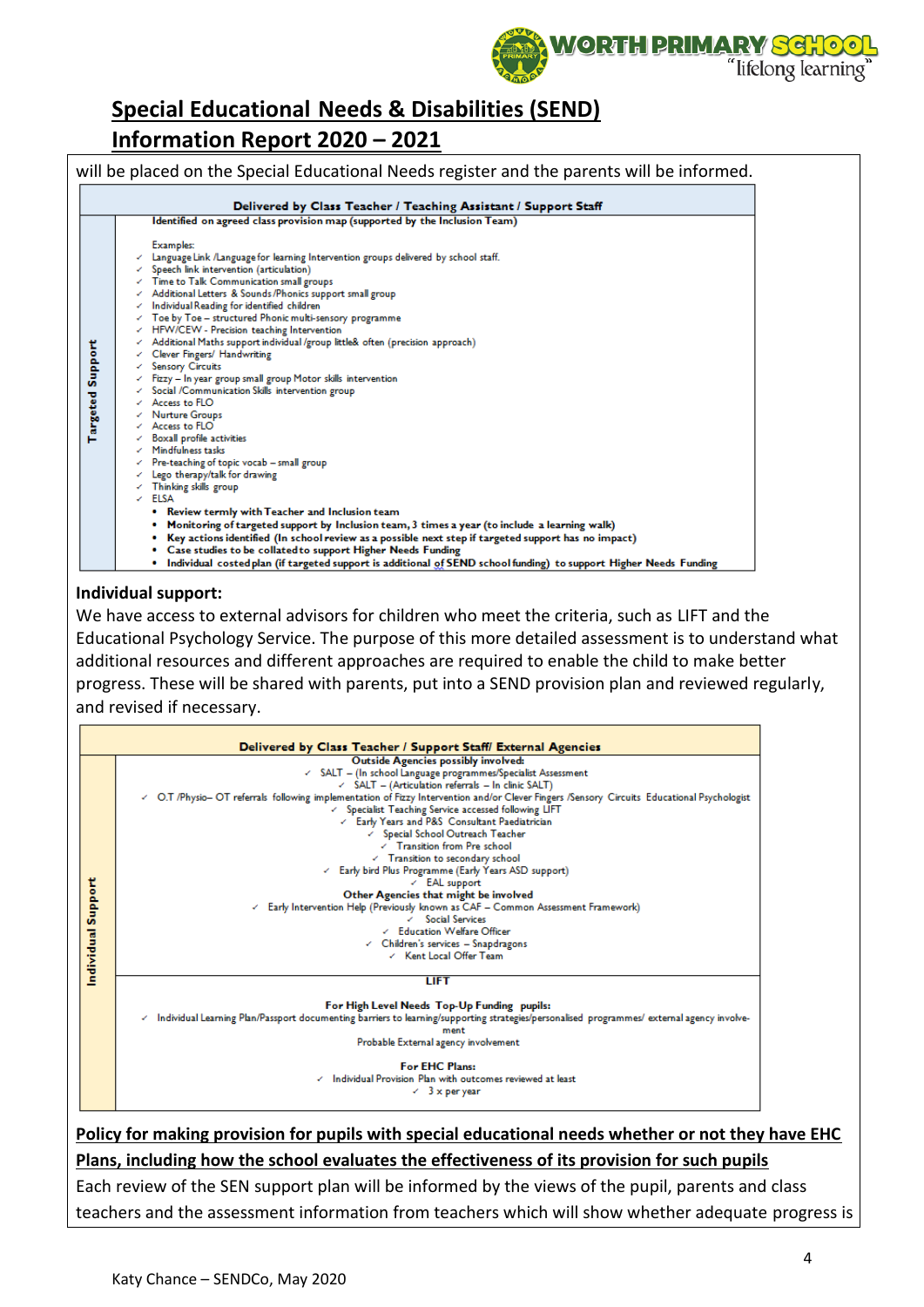

### being made.

The *SEN Code of Practice (2015, 6.17)* describes inadequate progress thus:

- Is significantly slower than that of their peers starting from the same baseline
- Fails to match or better the child's previous rate of progress
- Fails to close the attainment gap between rate of progress
- Widens the attainment gap

For pupils with or without a statement of special educational needs / Education, Health and Care Plan there will be an annual review of the provision made for the child, which will enable an evaluation of the effectiveness of the special provision. The collation of all annual review evaluations of effectiveness will be reported to the governing body.

### The kinds of special educational need for which provision is made at the school

Within Worth Primary School we can make provision for every kind of frequently occurring special educational need without a statutory assessment (EHCP), for instance Dyslexia, Dyspraxia, Speech and Language needs, learning difficulties, behaviours and barriers to learning including Social Emotional and Mental (SEMH) needs.

There are other kinds of special educational needs which do not occur as frequently and with which the school is less familiar, but we can access training and advice so that these kinds of needs can be met.

The school currently meets the needs of children with an EHCP with the following kinds of Special Educational Need:

- Significant Learning Delay
- Specific Learning difficulties
- Medical

Decisions on the admission of children with an Educational Health and Care plan are made by the Local Authority.

## **The expertise and training of staff in relation to children and young people with special educational needs and how specialist expertise will be secured**

All teachers and teaching assistants have had the following awareness training e.g. the inclusive classroom, attachment theory, ADHD and ASD training.

Where a training need is identified beyond this we will find a provider who is able to deliver it. Training providers we can approach are Whitfield and Aspen or Elms School, Educational Psychologist, Speech and language therapist, occupational therapists, physio therapist, dyslexia specialists etc. The cost of training is covered by the notional SEN funding.

**Equipment and facilities to support children and young people with special educational needs**  Where external advisors recommend the use of equipment or facilities which the school does not have, we will purchase it using the notional SEN funding, or seek it by loan. For highly specialist communication equipment the school will seek the advice of the KCC Communication and Assistive Technology team.

The school's approach to teaching children with special educational needs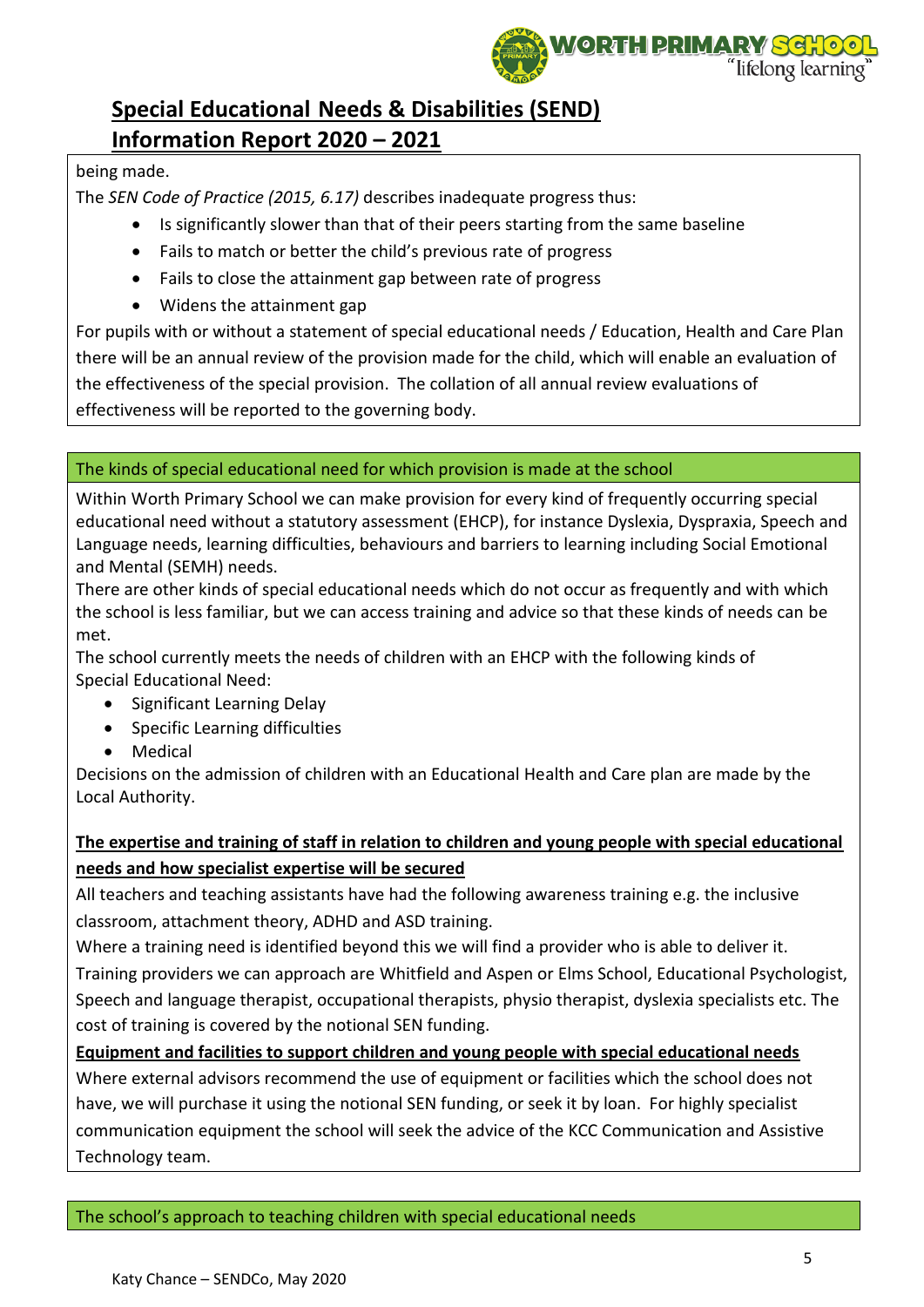

High quality teaching, differentiated for individual children is the first step in responding to children who have or may have SEND. Additional intervention and support cannot compensate for a lack of good quality teaching. School regularly and carefully review the quality of teaching for all children, including those at risk of underachievement. This includes reviewing and, where necessary, improving teachers' understanding of strategies to identify and support vulnerable children and their knowledge of the SEND most frequently encountered SEND Code of Practice.

Within Worth Primary School we monitor the quality of teaching and learning provided by all teachers and teaching assistants on a termly basis.

We follow the core Standards advice developed by Kent Council to ensure that our teaching conforms to best practice.

[https://www.kelsi.org.uk/special-education-needs/special-educational-needs/the-mainstream-core](https://www.kelsi.org.uk/special-education-needs/special-educational-needs/the-mainstream-core-standards)[standards](https://www.kelsi.org.uk/special-education-needs/special-educational-needs/the-mainstream-core-standards)

In meeting the core standards, we employ some additional teaching approaches, as advised by internal and external assessments e.g. one to one support, precision teaching, Switch on, mentoring, small group teaching and use of ICT software learning packages. These are delivered by additional staff employed through the funding provided to the school as 'notional SEND funding' and pupils who require additional support that do not have an Educational, Health and Care Plan will be assessed as to whether an application for 'Top Up' Funding is appropriate. If it is agreed with parents that 'Top Up' Funding is the best way forward, then the SENCO will apply on behalf of the school. The provision for these pupils will then be defined by their costed provision plan. These will be reviewed every 6 months.

In Worth Primary School the quality of teaching is judged to be good.

We follow the Mainstream Core Standards advice developed by Kent County Council to ensure that our teaching conforms to best practice.

### Support that is available for improving the emotional and social development of children with special educational needs

At Worth Primary School we understand that an important feature of our school is to enable all children to develop emotional resilience and social skills, both through direct teaching e.g. PSHE, circle time and indirectly with every conversation adults have with children throughout the day.

For some children with the most need for help in this area we also can provide the following: timeout, safe space, emotional support resources (anger ball, fidget tool, emotion cards) access to staff who have had training regarding emotional literacy, mentor time with a member of senior leadership team, individual child behaviour plan, external referrals to our Wellbeing Lead (Lynsey Hanscombe), school nurse, counselling, Drawing and Talking, Lego, NELFT and access to the ELSA for emotional strategic support.

We have one member of staff that have received Youth Mental Health First Aid Training:

Mrs Katy Chance – SENDcO

We have one ELSA trained member of staff – Lynsey Hanscombe

Or Wellbeing Lead is Lynsey Hanscombe

Children in the early stages of emotional and social development because of their special educational needs will be supported to enable them to develop and mature age appropriately. This will usually require additional and different resources.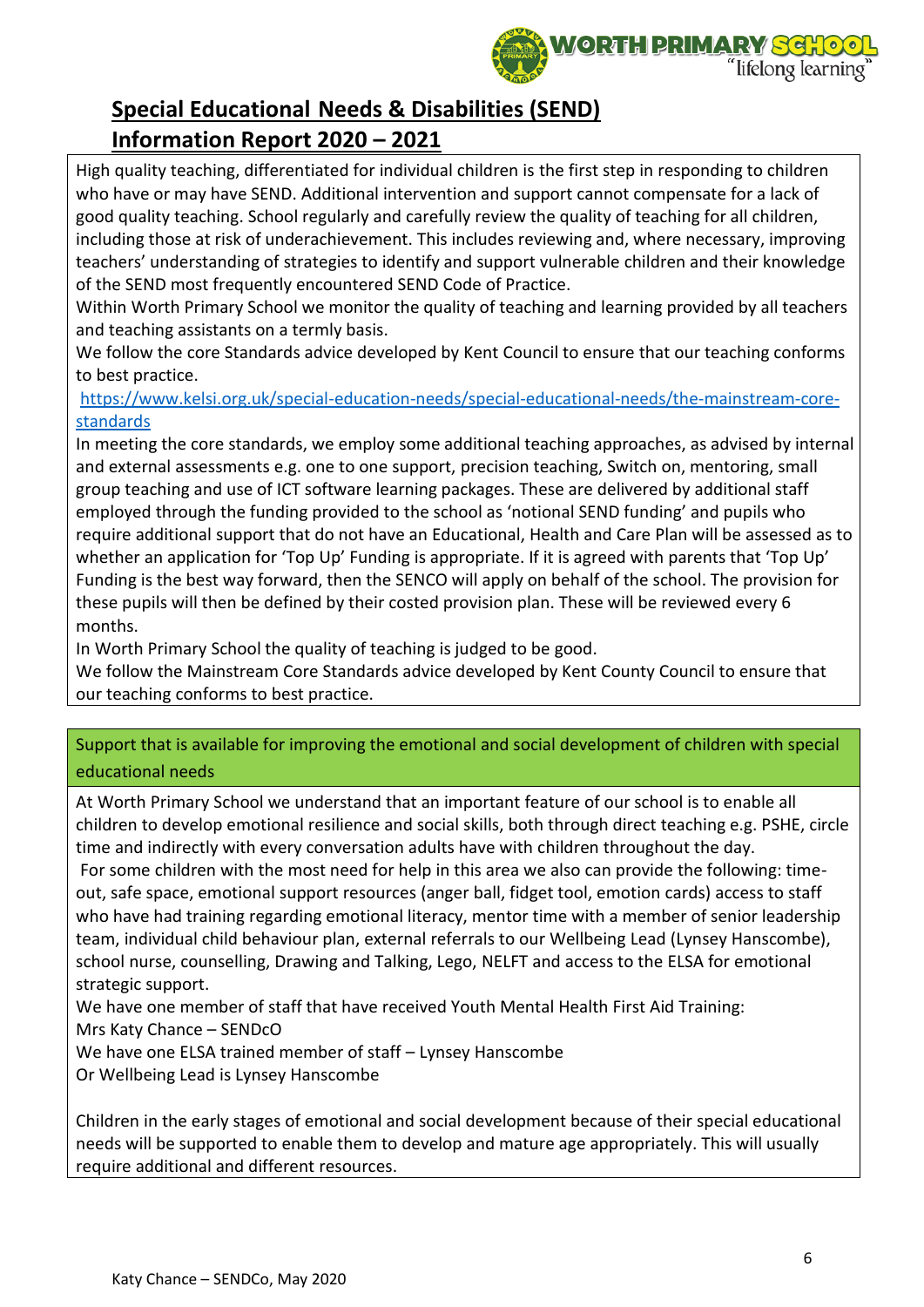

The arrangements for consulting young people with special educational needs about, and involving them in, their learning.

Children are involved in the learning process at all levels. Through marking, using feedback and response, they will be aware of their targets and know what they have to do to improve. When a child has been identified with special educational needs because special educational provision is being made for him or her, the child will be consulted about and involved in the arrangements made for them as part of person-centred planning. As a consequence it is believed that the young person will take more responsibility and act with greater independence in later years.

#### Partnerships

The partnership between parents and school plays a key role in promoting a culture of positive expectation for SEND pupils. Parent partnership is encouraged through regular consultations as required, head of school letters newsletters, annual reports, and informal discussions. We endeavour to create positive links with our parents by operating an open policy. Pupils, parents and school are the core of any decision-making, individually tailored plans are specific to each child. We aim to accommodate parental availability when planning meetings. Initially, when a child's special needs are identified, notification will be communicated to parents. Parents are invited to discuss this further within school. Parents are consulted regularly at the parental consultations (2 times a year) and review discussions (3 times a year). Phone and email contact is maintained which ensures that difficulties and anxieties can be resolved swiftly.

School partners include: DEALT linked SENDco's and DLA SENDCo's LIFT Specialist Teaching Service Education Psychologist Community Paediatrics Child and Adult Mental Health Service Speech and Language Therapy Occupational Therapy Physiotherapy School Nurse Wellbeing Lead Early Help

### **What do I do if I am not happy with my child's progress?**

We would encourage you to come and talk to us about any concerns or problems that you have. In almost all cases, we will be able to resolve any issues quickly.

If you are still unhappy and feel the matter is unresolved, then the school's complaints policy can be found on the website.

### **Where can I find the school SEND policy?**

Our most recent SEND Policy can be downloaded from our website or collected from the school office.

## **Arrangements made by the governing body relating to the treatment of complaints from parents of pupils with special educational needs concerning the provision made at the school**

The normal arrangements for the treatment of complaints at Worth Primary School are used for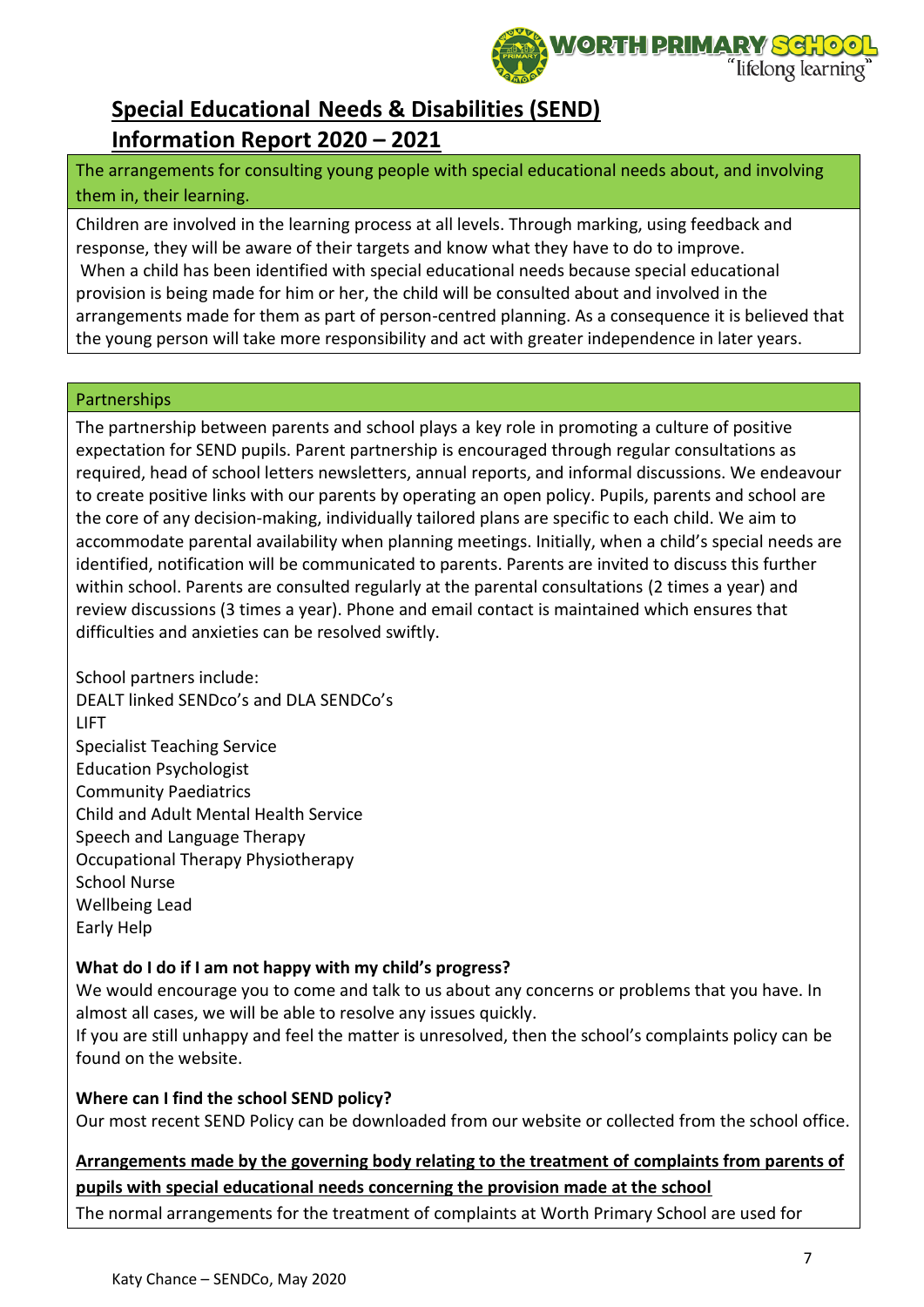

complaints about provision made for special educational needs. We encourage parents to discuss their concerns with the class teacher initially. They may also discuss with the SENCO or Head teacher to resolve the issue before making the complaint formal to the Chair of the governing body. If the complaint is not resolved after it has been considered by the governing body, then a disagreement resolution service or mediation service can be contracted. If it remains unresolved after this, the complainant can appeal to the First–tier Tribunal (Special Educational Needs and Disability), if the case refers to disability discrimination, or to the Secretary of State for all other cases. There are some circumstances, usually for children who have a Statement of SEN where there is a statutory right for parents to appeal against a decision of the Local Authority. Complaints which fall within this category cannot be investigated by the school.

## **How the governing body involves other bodies, including health and social services bodies, local authority support services and voluntary organisations, in meeting the needs of pupils with special educational needs and in supporting the families of such pupils**

The governing body have engaged with the following bodies:-

- Free membership of LIFT for access to specialist teaching and learning service
- Access to local authority's service level agreement with Speech and Language Therapy Services / Occupational Therapy Services / Physiotherapy Services for pupil with requirement for direct therapy or advice
- Membership of professional networks for SENCO e.g. SENCO forum, NASEN

## **Contact details of support services for the parents of pupils with special educational needs and disabilities and children and young people with SEND up to age 25 (Code of Practice 2015, 6.39)**

Information Advice and Support Kent (IASK) provides a free and confidential, information, advice and support service, for parents of a disabled child or child with special educational needs and to children and young people up to age 25 who have a special educational need or disability.

Trained staff can provide impartial legally based information and support on educational matters relating to special educational needs and disabilities, including health and social care. The aim is to empower parents, children and young people to fully participate in discussions and make informed choices and decisions. Also to feel confident to express their views and wishes about education and future aspirations.

They can be contacted on **HELPLINE:** 03000 41 3000 **Office:** 03000 412412 **E-mail:** iask@kent.gov.uk [www.kent.gov.uk/iask](http://www.kent.gov.uk/iask)

## **Arrangements for supporting pupils with special educational needs in transferring between phases of education or in preparing for adulthood and independent living**

At Worth Primary School we work closely with the educational settings used by the pupils before they transfer to us in order to seek the information that will make the transfer is a seamless as possible. The SENCO meets the SENCOs from secondary schools and the pupils are able to take part in the STEP